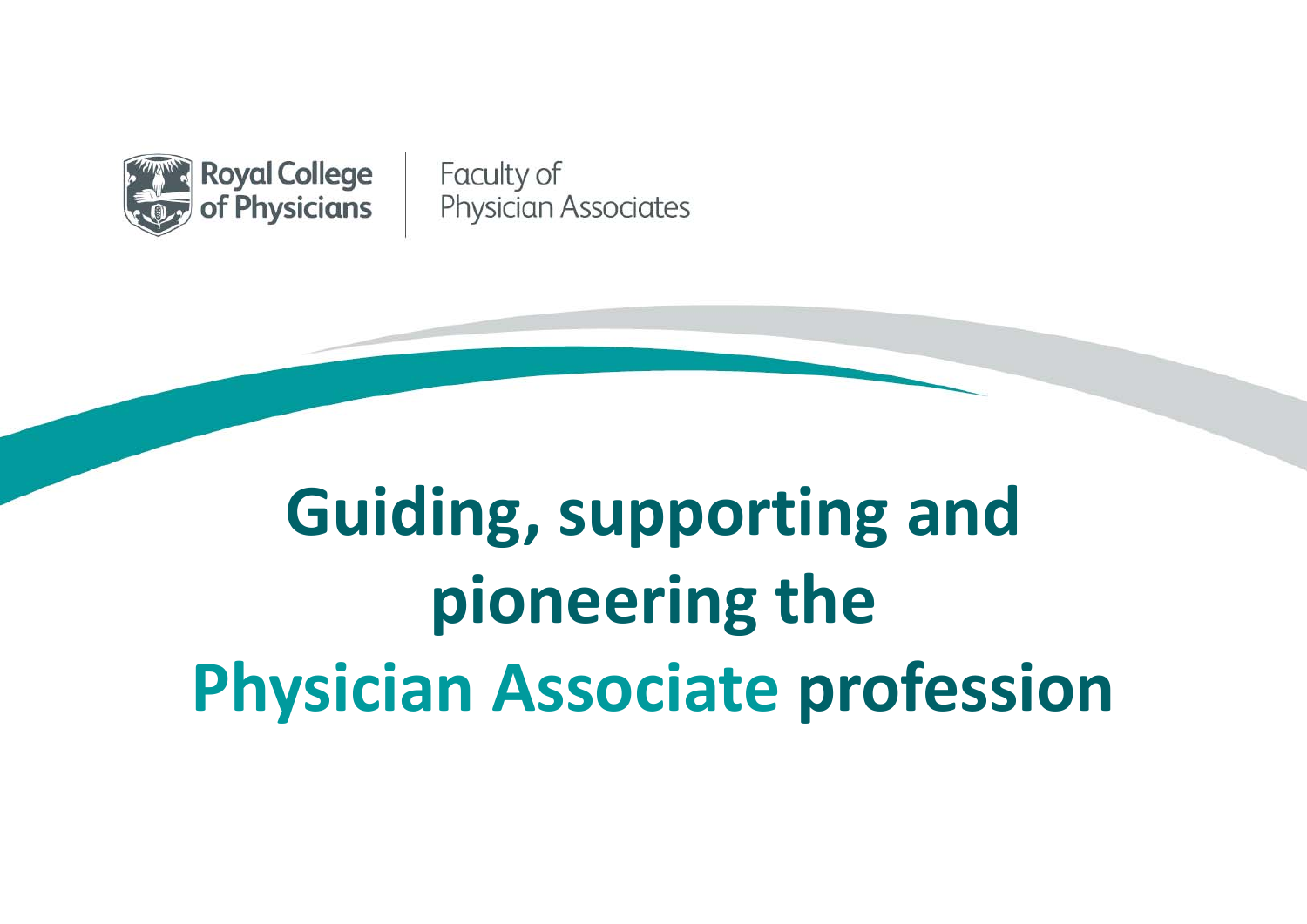# **What does the FPA do?**

Guides PAs on their career journey

Supports their growth

Sets standards and campaigns for progress

Pioneers for the future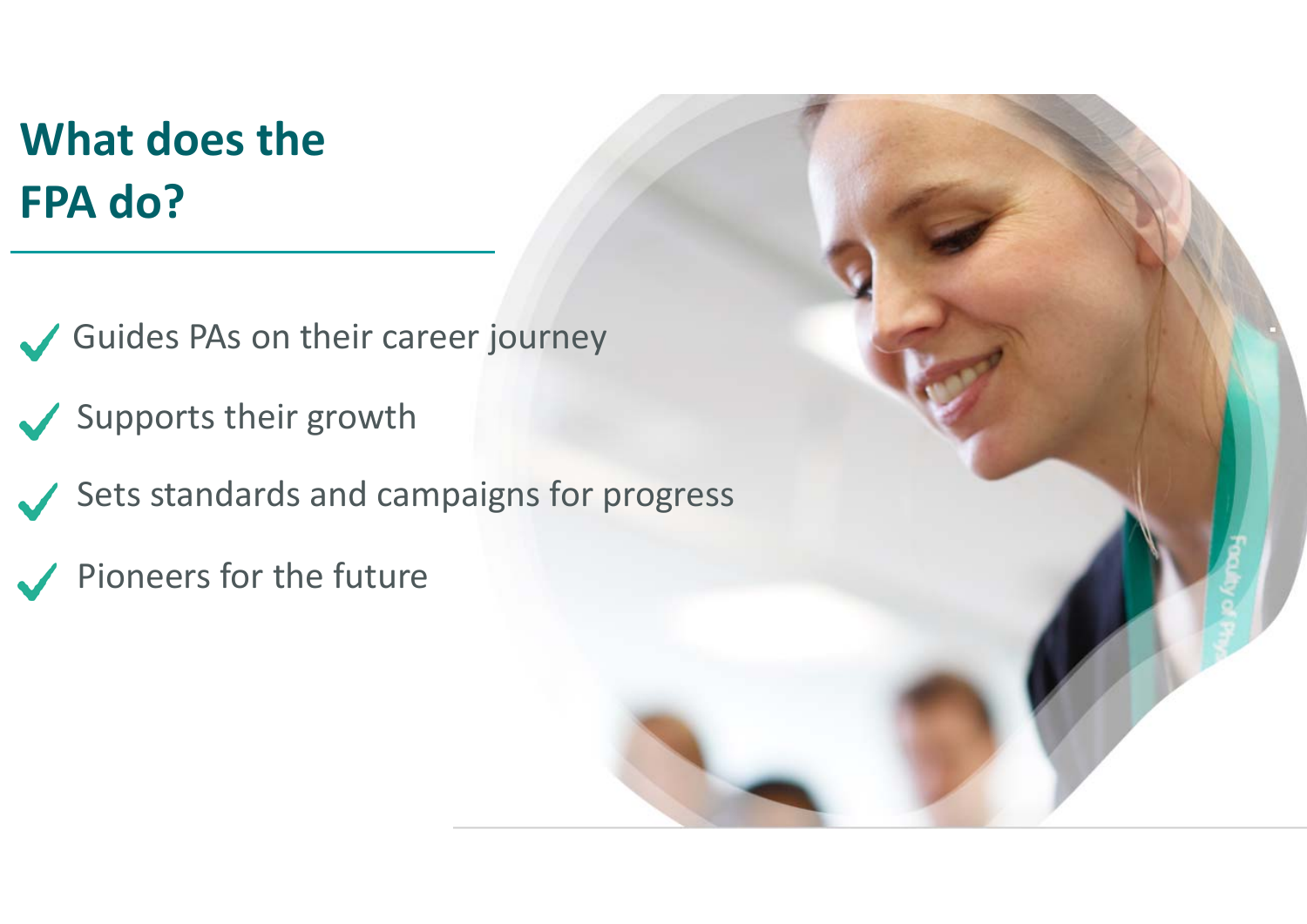

## **Who are Physician Associates?**



Medically trained, generalist healthcare professionals.



An integral part of the multidisciplinary team in over 50 specialities.



Able to work autonomously while operating own clinics.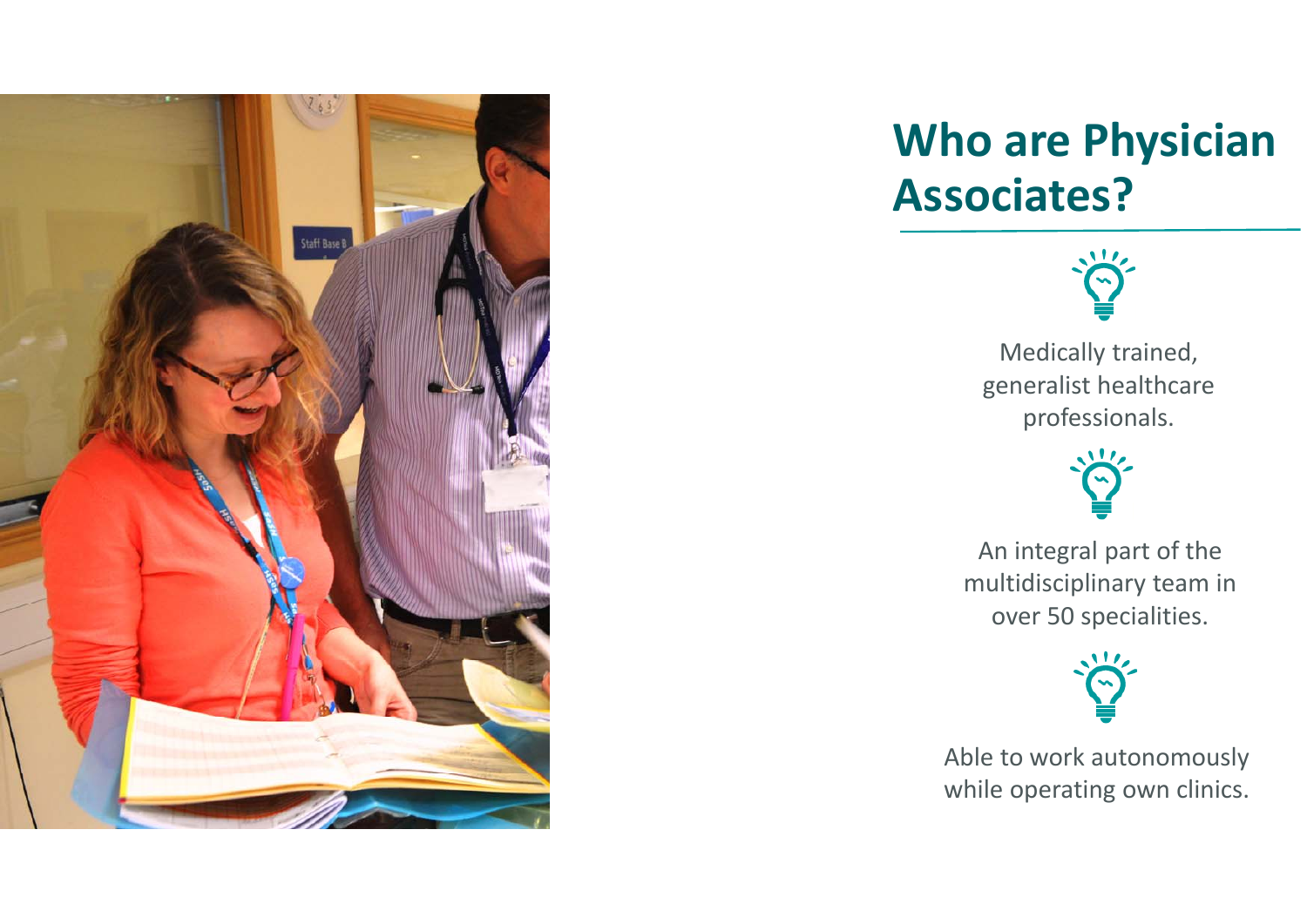

#### **What can PAs do?**



Take medical histories and perform physical examinations to help diagnose patients.



See patients with long‐term chronic conditions and formulate differential diagnoses and management plans.



Perform diagnostic and therapeutic procedures and request and interpret diagnostic studies.



Provide health promotion and disease prevention advice for patients.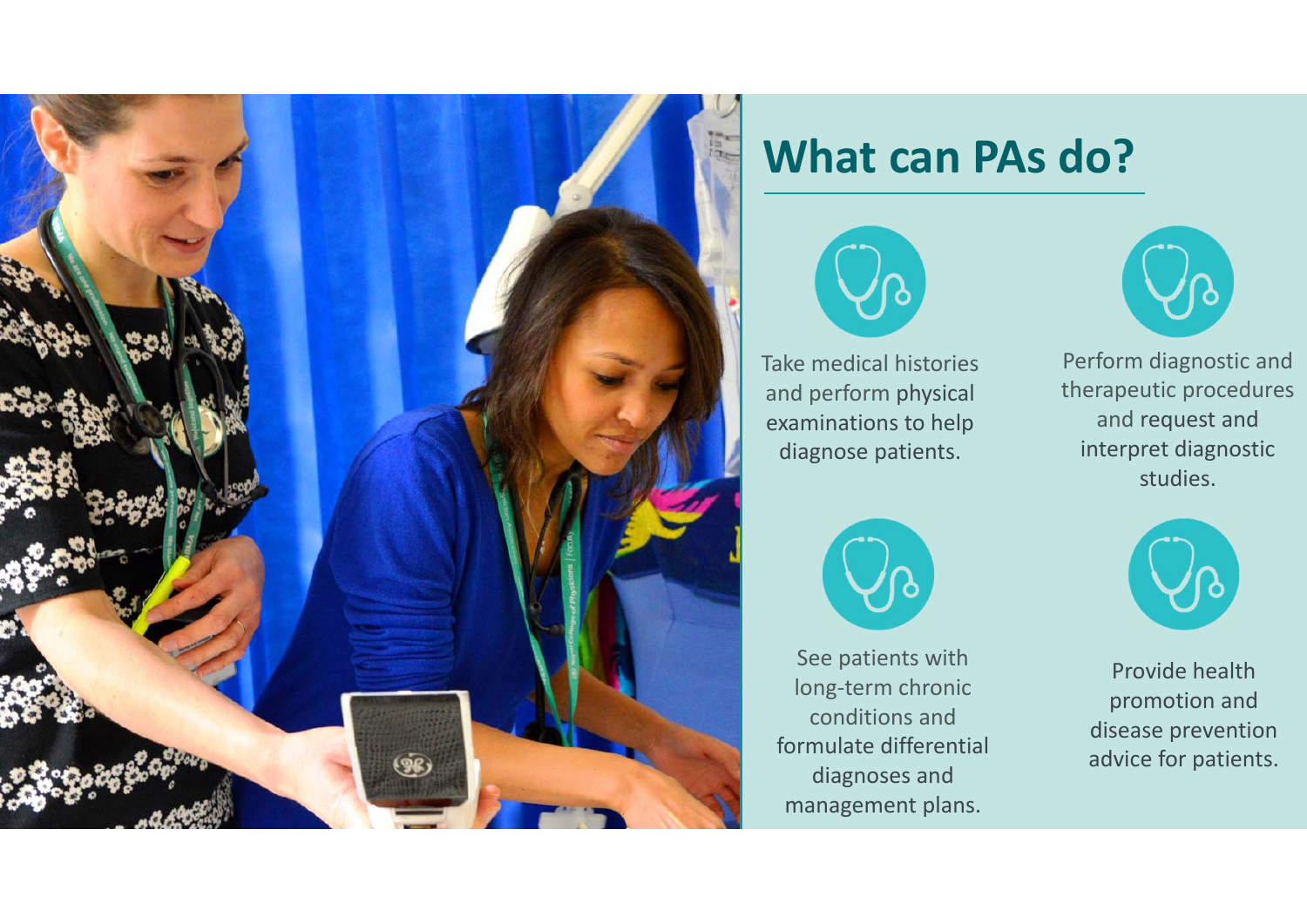#### **What are PAs saying?**

'When I reflect on the growth of the PA profession since my early days, it is encouraging and motivating to see that there are many more opportunities for us now.'

'As a PA, I'm able to be there as a consistent point of contact and support for patients. The relationship I create with them and their families makes my role so rewarding.'

'I enjoy how I can support outpatient clinics and care for patients on the wards. It's a special part of the role, gaining their trust, and helping them to feel comfortable in your presence.'

'I've supported cancer teams in surgery, which has been interesting and rewarding.'

'I get to be involved in many innovative procedures and clinics to help benefit patients.'

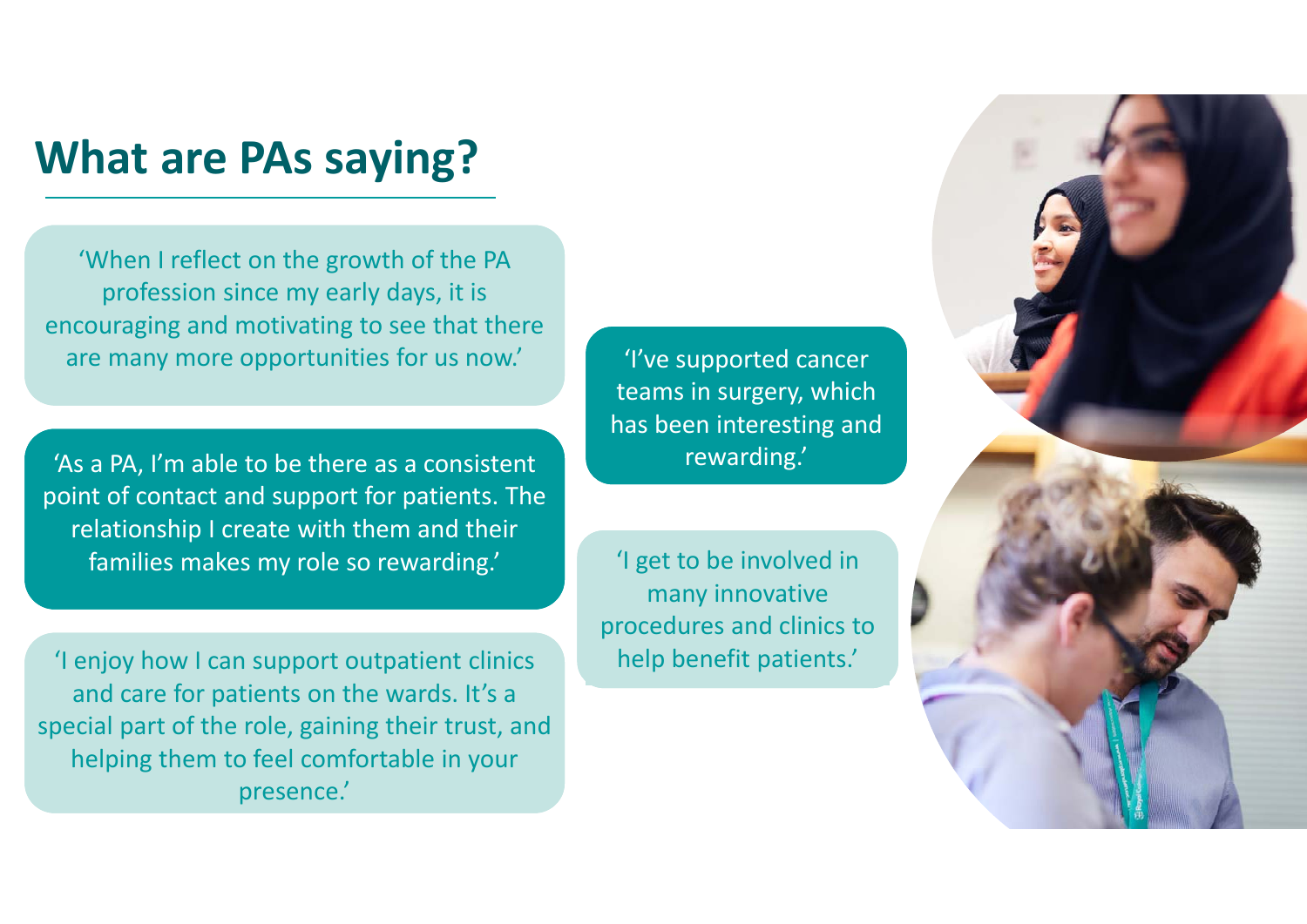

### **How do PAs support doctors?**

'Consultants enjoy having PAs in the team due to how versatile we are, and the support we provide by getting involved in multiple clinical pathways.'

'We're a support system for junior doctors during the induction period. We're available to help guide and show them systems, leaving consultants free for patients.'

'Junior doctors appreciate us too. Urology is a skill‐ based specialty and for a new junior doctor it can be daunting; we can help guide them through the learning curves.'